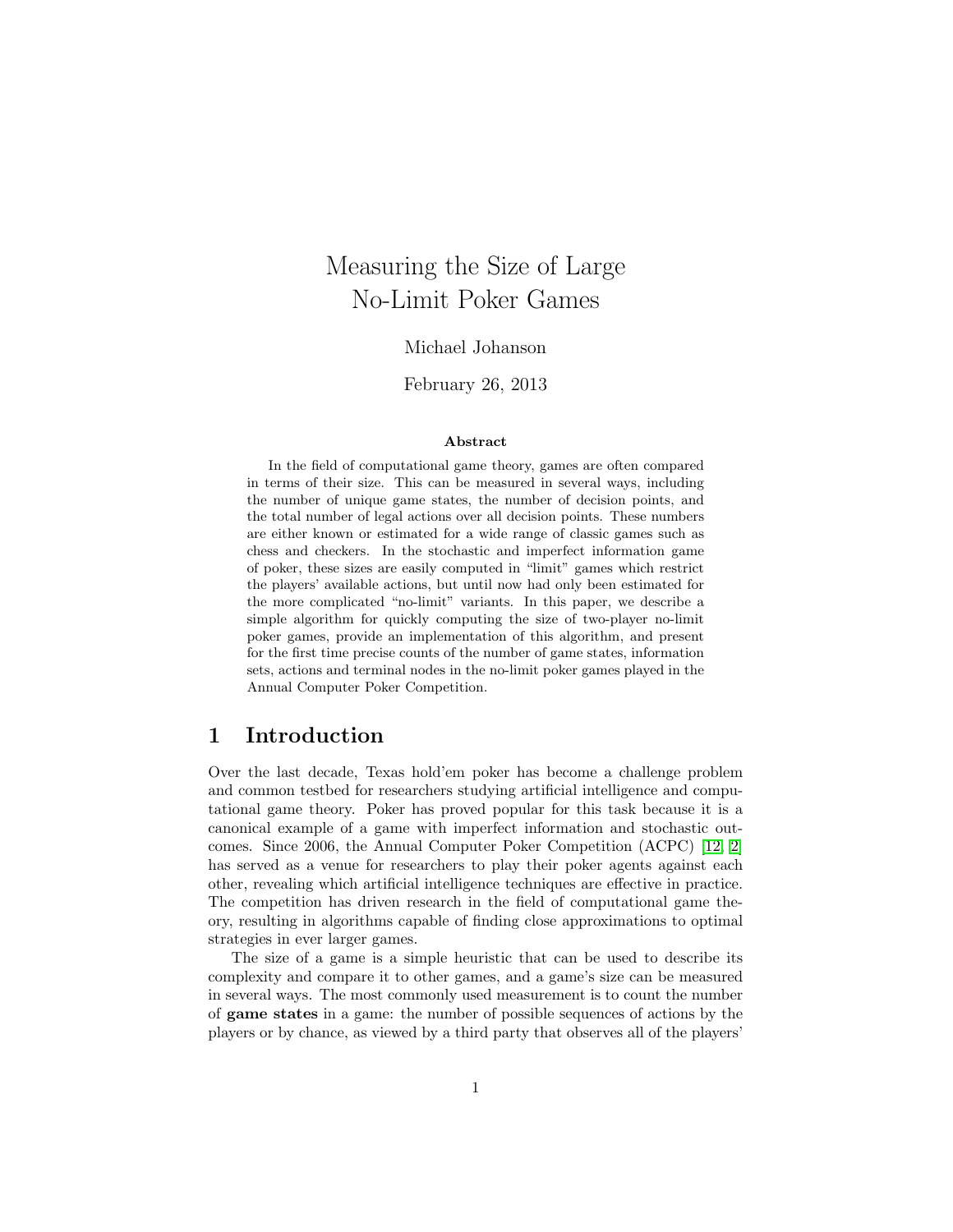actions. In the poker setting, this would include all of the ways that the players private and public cards can be dealt and all of the possible betting sequences. This number allows us to compare a game against other games such as chess or backgammon, which have  $10^{47}$  and  $10^{20}$  distinct game states respectively (not including transpositions)[\[10\]](#page-15-1).

In imperfect information games, an alternate measure is to count the number of decision points, which are more formally called more formally called information sets. When a player cannot observe some of the actions or chance events in a game, such as in poker when the opponent's private cards are unknown, many game states will appear identical to the player. Each such set of indistinguishable game states forms one information set, and an agent's strategy or policy for a game must necessarily depend on its information set and not on the game state: it cannot choose to base its actions on information it does not know. State-of-the-art algorithms for approximating optimal strategies in imperfect information games, such as Counterfactual Regret Minimization  $(CFR)[11]$  $(CFR)[11]$ , converge at a rate that depends on the total number of information sets.

An additional measure related to the number of information sets is the number of legal actions summed across each of the information sets, which we will refer to as the number of infoset-actions. This measure has practical implications on the memory required to store or compute a strategy. An agent's strategy can be represented as a behavioral strategy by storing a probability of taking each legal action at each information set. Approximating an optimal strategy using a standard CFR implementation requires two double-precision floating point variables per infoset-action: one to store the accumulated regret, and the other to store the average strategy<sup>[1](#page-1-0)</sup>.

In some poker variants it is simple to compute the number of game states and information sets in the game, and counting the number of infoset-actions is not much harder. For example, in limit poker games such as heads-up limit Texas hold'em, the number of information sets can be easily calculated with the single closed-form expression, as we will describe further in Section [2.](#page-2-0) This calculation is straightforward because the possible betting actions and information sets within one round are independent of the betting history on previous rounds, and so an expression to calculate the number of game states can be stated for each round as the product of the possible chance events, the number of betting sequences to reach the round, and the number of information sets within the round. In the ACPC's heads-up limit Texas hold'em events, this can be performed by hand to measure the size of the game at  $3.162 \times 10^{17}$  game states and  $3.194 \times 10^{14}$  information sets. In practice, researchers use a lossless statespace abstraction technique that merges states with isomorphic cards, leading to a strategically equivalent but smaller game with  $1.380 \times 10^{13}$  information sets and  $3.589 \times 10^{13}$  infoset-actions.

In no-limit poker variants, however, measuring the size of the game has until

<span id="page-1-0"></span><sup>&</sup>lt;sup>1</sup>Some recent CFR variants, such as CFR-BR [\[6\]](#page-14-1), or Oskari Tammelin's PureCFR which uses integers instead of double-precision floats, may require less memory.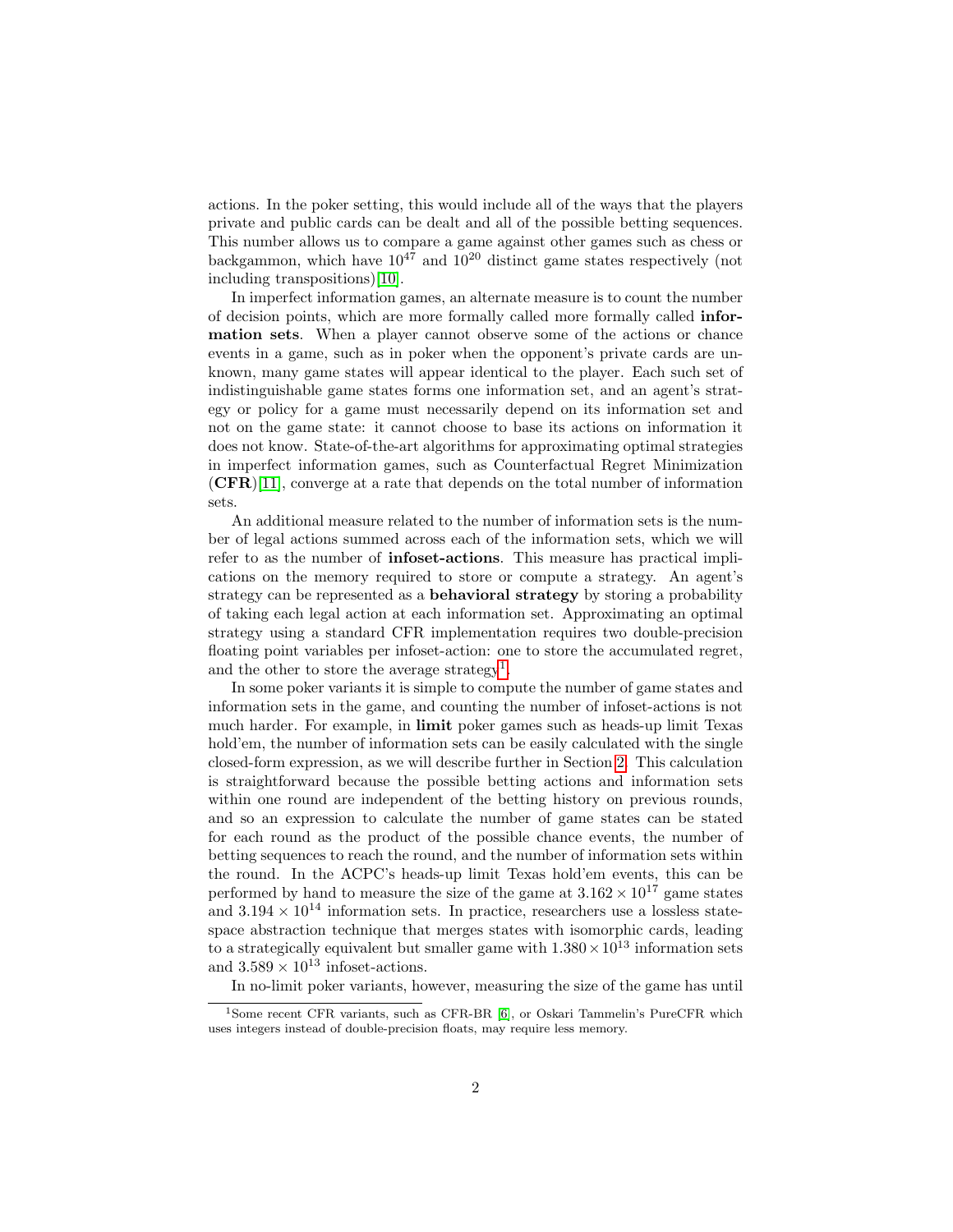now been computationally challenging. In these games, the players are provided with a fixed amount of money (a **stack size**) at the start of each game, and may make any number of betting actions of almost any size during any round until they have committed their entire stack. This means that the possible betting sequences cannot be neatly decomposed by round as is possible in limit poker games. Since 2007, the ACPC has played three different no-limit poker games, each of which was (correctly) presumed to be far larger than the limit Texas hold'em variants. The variant played in 2007 and 2008, \$1-\$2 no-limit Texas hold'em with \$1000 (500-blind) stacks, was previously estimated by Gilpin *et* al. to have  $10^{71}$  game states [\[5\]](#page-14-2). However, the exact size of this game, or of the 2009 and 2010-Present games, has not previously been computed.

In this technical report, we will present for the first time an algorithm that can be used to count the number of game states, information sets, and infosetactions in these large two-player no-limit poker games. The algorithm is simple to implement, and source code will be provided along with this technical report. In Section [2,](#page-2-0) for context we will briefly describe how the size of heads-up limit poker games are computed. In Section [3](#page-5-0) we describe the new algorithm, which uses dynamic programming to avoid traversing the game tree. In Section [4](#page-8-0) we will use our implementation to compute for the first time the exact counts of the game states, information sets, and infoset-actions in the 2007, 2008-2009 and 2010-Present ACPC heads-up no-limit poker games. Finally, we will briefly discuss the ongoing challenges for action abstraction research in this domain, and propose a new no-limit game as a convenient research testbed for future work.

## <span id="page-2-0"></span>2 Measuring heads-up limit games

Over the last decade, heads-up limit Texas hold'em has become a common testbed for researchers studying computational game theory in imperfect information games, with significant efforts towards approximating optimal strategies for the game [\[3,](#page-14-3) [11,](#page-15-2) [6,](#page-14-1) [4\]](#page-14-4). In the first paper on approximating a Nash equilibrium strategy for the game, Billings et al. presented a figure illustrating the branching factor of the game [\[3,](#page-14-3) Figure 1]. In this section, we will describe how the size of the game (in game states, information sets, and infoset-actions) can be precisely computed, to give context to our discussion of no-limit poker.

The heads-up limit Texas hold'em game played in the ACPC is a two player game with four rounds and at most four bets per round. In the first round, the players' small blind and big blind (an ante required to start the game), counts as a bet, and at most three additional bets are allowed. The public and private cards are dealt out as as normal for Texas hold'em games. The ACPC uses the Doyle's game convention, in which each player's stack is reset at the start of each game, and their total winnings are accumulated over all of the games. In the limit poker events, each player's stack is set to be sufficiently large that the maximum number of bets can be made on each round, making the stack size irrelevant for computing the size of the game.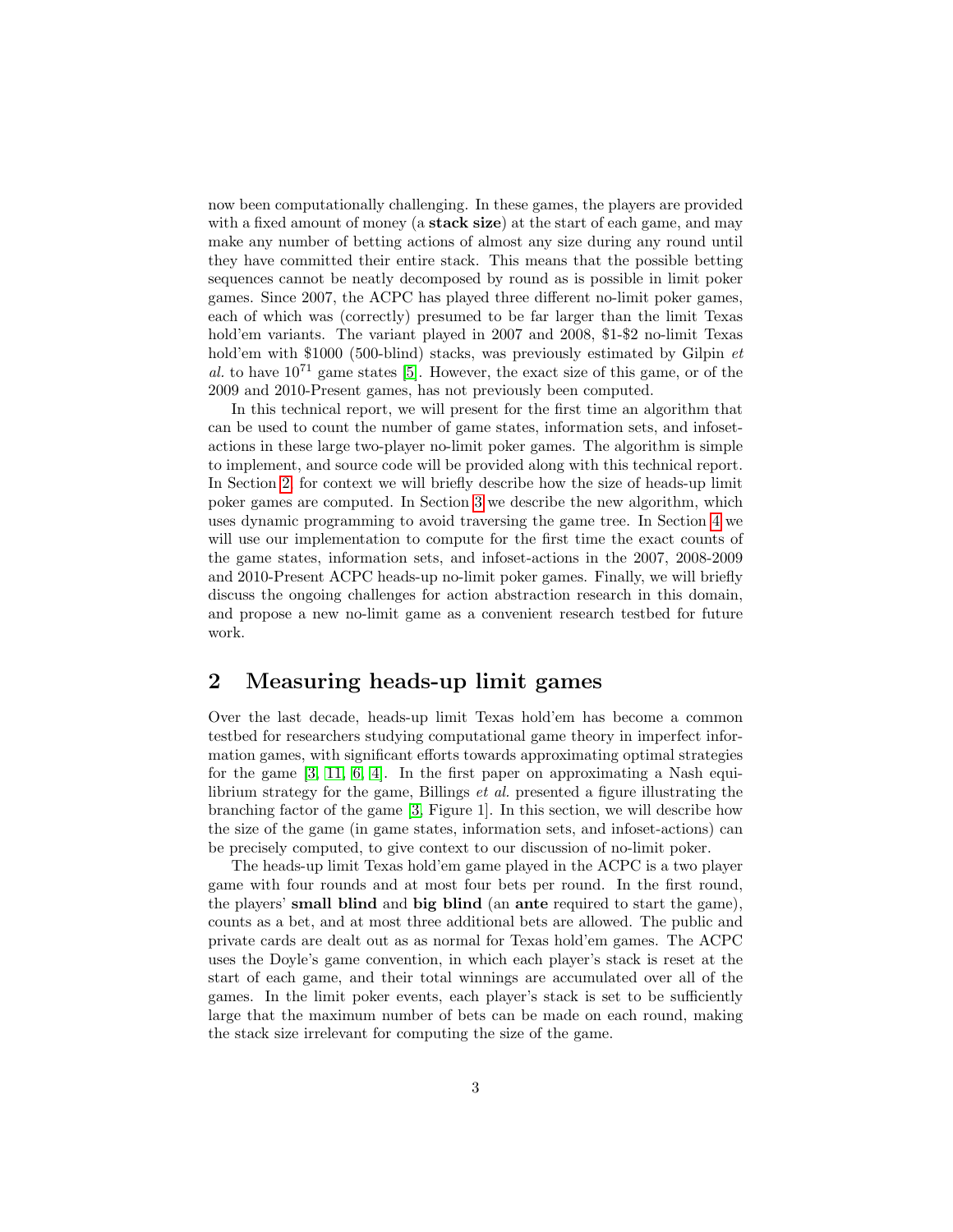<span id="page-3-0"></span>

| Round   | Total Two-Player   | Total One-Player  | Canonical One-Player |
|---------|--------------------|-------------------|----------------------|
| Preflop | 1,624,350          | 1.326             | 169                  |
| Flop    | 28,094,757,600     | 25,989,600        | 1,286,792            |
| Turn    | 1,264,264,092,000  | 1.221.511.200     | 55.190.538           |
| River   | 55,627,620,048,000 | 56, 189, 515, 200 | 2,428,287,420        |

Table 1: Possible public and private card combinations in Texas hold'em poker games.

To start our discussion of the size of the game, we present Table [1](#page-3-0) which lists the number of possible ways to deal the private and public cards on each round. The Total Two-Player column describes the number of ways to deal the private and public cards to both players on each round:  $\binom{52}{2} \times \binom{50}{2}$  on the first round,  $\binom{52}{2} \times \binom{50}{2} \times \binom{48}{3}$  on the second round, and so on. The Total One-Player column describes the number of ways to deal the cards from one player's point of view, when the opponent's cards are unknown:  $\binom{52}{2}$  on the first round,  $\binom{52}{2} \times \binom{50}{3}$  on the second round, and so on. Finally, the Canonical One-Player column lists the number of canonical card combinations from one player's point of view, after losslessly merging isomorphic card combinations that are strategically identical.

Next, we note that in poker games, the betting actions available to the players are independent of the cards that they have been dealt. This means that the possible action sequences on each round can be enumerated on their own, and then multiplied by the number of card combinations to find the number of game states. Further, since the players start with a large enough stack that the maximum number of bets can be made on each round, this means that the possible betting sequences within one round are independent of the actions made by the players on earlier rounds. In Table [2,](#page-4-0) we present the decision points, terminal nodes, and action sequences that continue to the next round in heads-up limit Texas hold'em. In the Decision Points column, "-" represents the first decision in the round, and "c" and "r" respectively represent the check/call and bet/raise actions by the players that lead to a decision. The Terminal column lists the betting sequences that end the game in the current round, and the Continuing column lists the betting sequences that continue to the next round. Note that we do not allow players to fold when not facing a bet, as this is dominated by checking or calling.

The figures in Tables [1](#page-3-0) and [2](#page-4-0) can be multiplied together to compute the number of game states, information sets, and infoset-actions. This is done one round at a time, by taking the number of betting sequences and multiplying it by the branching factor due to the chance events. If we multiply by the number of two-player chance events we obtain the number of game states, while multiplying by the number of one-player chance events results in the number of information sets. An example of this calculation is shown in Equation [1,](#page-4-1) in which we calculate the total number of information sets,  $|\mathcal{I}|$ , in heads-up limit Texas hold'em poker.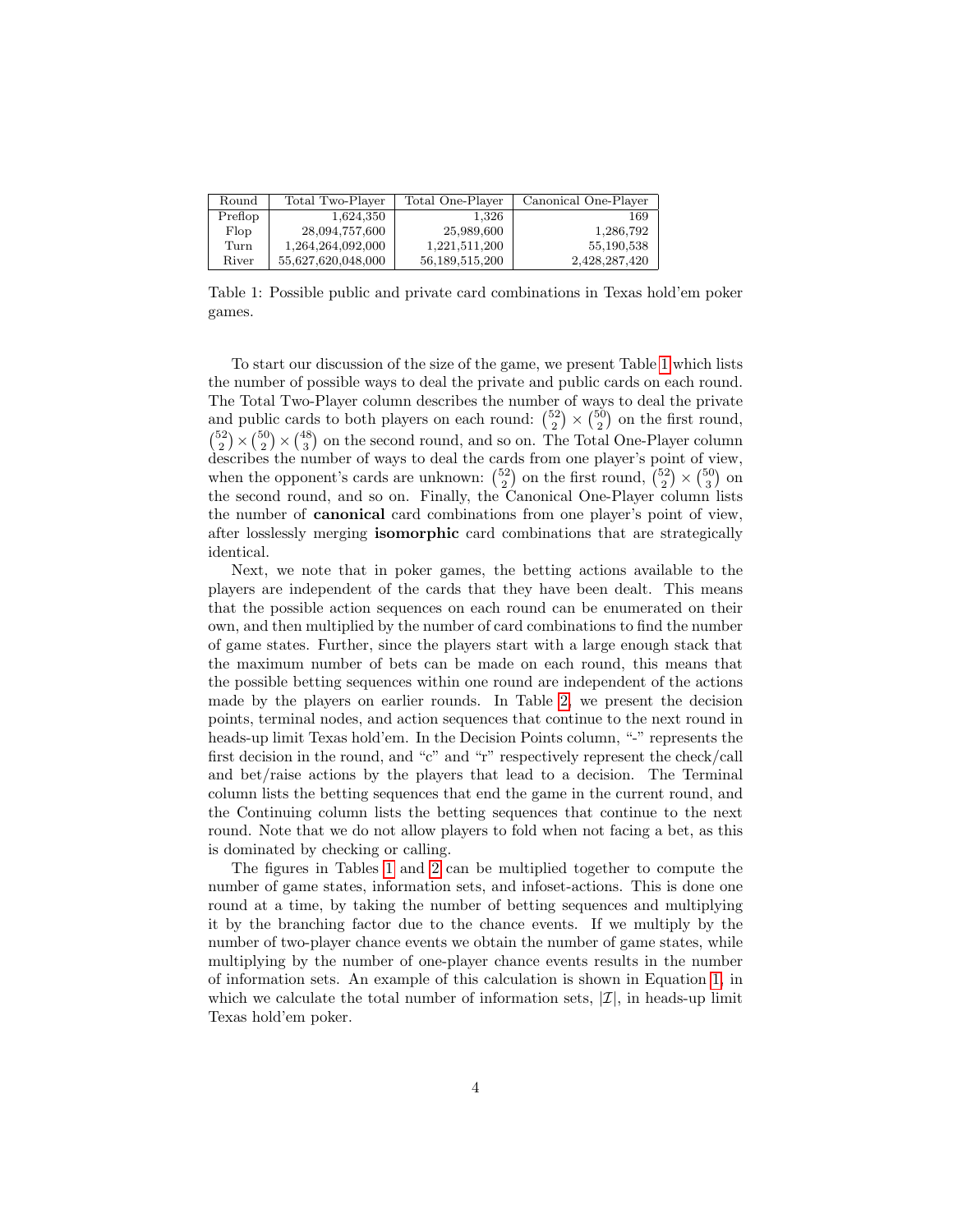<span id="page-4-0"></span>

| Round      | Sequences                                                    | Actions                                                                                                                                                                                                                | Continuing                                                    | Terminal                                                                                                                          |
|------------|--------------------------------------------------------------|------------------------------------------------------------------------------------------------------------------------------------------------------------------------------------------------------------------------|---------------------------------------------------------------|-----------------------------------------------------------------------------------------------------------------------------------|
| Preflop    | $8:$ $\Box$ , c, cr, crr,<br>crrr, r, rr, rrr                | $21: -f, -c, -r, c-c,$<br>$c-r$ , $cr-f$ , $cr-c$ , $cr-r$ ,<br>crr-f, crr-c, crr-r,<br>crrr-f, crrr-c, r-f,<br>$r-c$ , $r-r$ , $rr-f$ , $rr-c$ ,<br>rr-r, rrr-f, rrr-c                                                | 7:cc, crc, crrc,<br>crrrc, rc, rrc, rrrc                      | 7: f, rf, rrf, rrrf,<br>crf, crrf, crrrf                                                                                          |
| Flop, Turn | 10: $\Box$ , c, cr, crr,<br>crrr, crrrr, r, rr,<br>rrr, rrrr | $26: -c, -r, c-c, c-r,$<br>$cr-f, cr-c, cr-r,$<br>crr-f, crr-c, crr-r,<br>crrr-f, crrr-c,<br>crrr-r, crrrr-f,<br>$crrrr-c$ , r-f, r-c,<br>$r-r$ , $rr-f$ , $rr-c$ , $rr-r$ ,<br>rrr-f, rrr-c, rrr-r,<br>rrrr-f, rrrr-c | $9:$ cc, crc, crrc,<br>crrrc, crrrrc, rc,<br>rrc, rrrc, rrrrc | $8:$ rf, rrf, rrrf,<br>rrrrf, crf, crrf,<br>crrrf, crrrrf                                                                         |
| River      | 10: $\Box$ , c, cr, crr,<br>crrr, crrrr, r, rr,<br>rrr, rrrr | $26: -c, -r, c-c, c-r,$<br>$cr-f, cr-c, cr-r,$<br>crr-f, crr-c, crr-r,<br>crrr-f, crrr-c,<br>crrr-r, crrrr-f,<br>$crrrr-c$ , r-f, r-c,<br>$r-r$ , $rr-f$ , $rr-c$ , $rr-r$ ,<br>rrr-f, rrr-c, rrr-r,<br>rrrr-f, rrrr-c | $9:$ cc, crc, crrc,<br>crrrc, crrrrc, rc,<br>rrc, rrrc, rrrrc | 17: $cc$ , $rc$ , $rf$ , $rrc$ ,<br>rrf, rrrc, rrrf,<br>rrrrc, rrrrf, crc,<br>crf, crrc, crrf,<br>crrrc, crrrf, crrrrc,<br>crrrrf |

Table 2: Betting sequences in limit hold'em poker games.

<span id="page-4-1"></span>
$$
|\mathcal{I}| = {\binom{52}{2}} \times 8
$$
  
+ 
$$
{\binom{52}{2}} {\binom{50}{3}} \times 7 \times 10
$$
  
+ 
$$
{\binom{52}{2}} {\binom{50}{3}} {\binom{47}{1}} \times 7 \times 9 \times 10
$$
  
+ 
$$
{\binom{52}{2}} {\binom{50}{3}} {\binom{47}{1}} {\binom{46}{1}} \times 7 \times 9 \times 9 \times 10
$$
  
= 319, 365, 922, 522, 608 (1)

Similar calculations can be performed to compute the number of game states or the number of infoset-actions, which are presented in Table [3.](#page-5-1) Of particular interest are the total number of canonical information sets and canonical infoset-actions, as these figures describe the complexity in time and memory of computing an optimal strategy for the game using CFR. In theory, CFR's convergence bound is linear in the number of canonical information sets [\[11,](#page-15-2) Theorem 4]. In practice, a standard CFR implementation requires two doubleprecision floating point variable per infoset-action: one to accumulate regret, and the other to accumulate the average strategy.

The game's size of  $3.589 \times 10^{13}$  canonical infoset-actions means that 33 ter-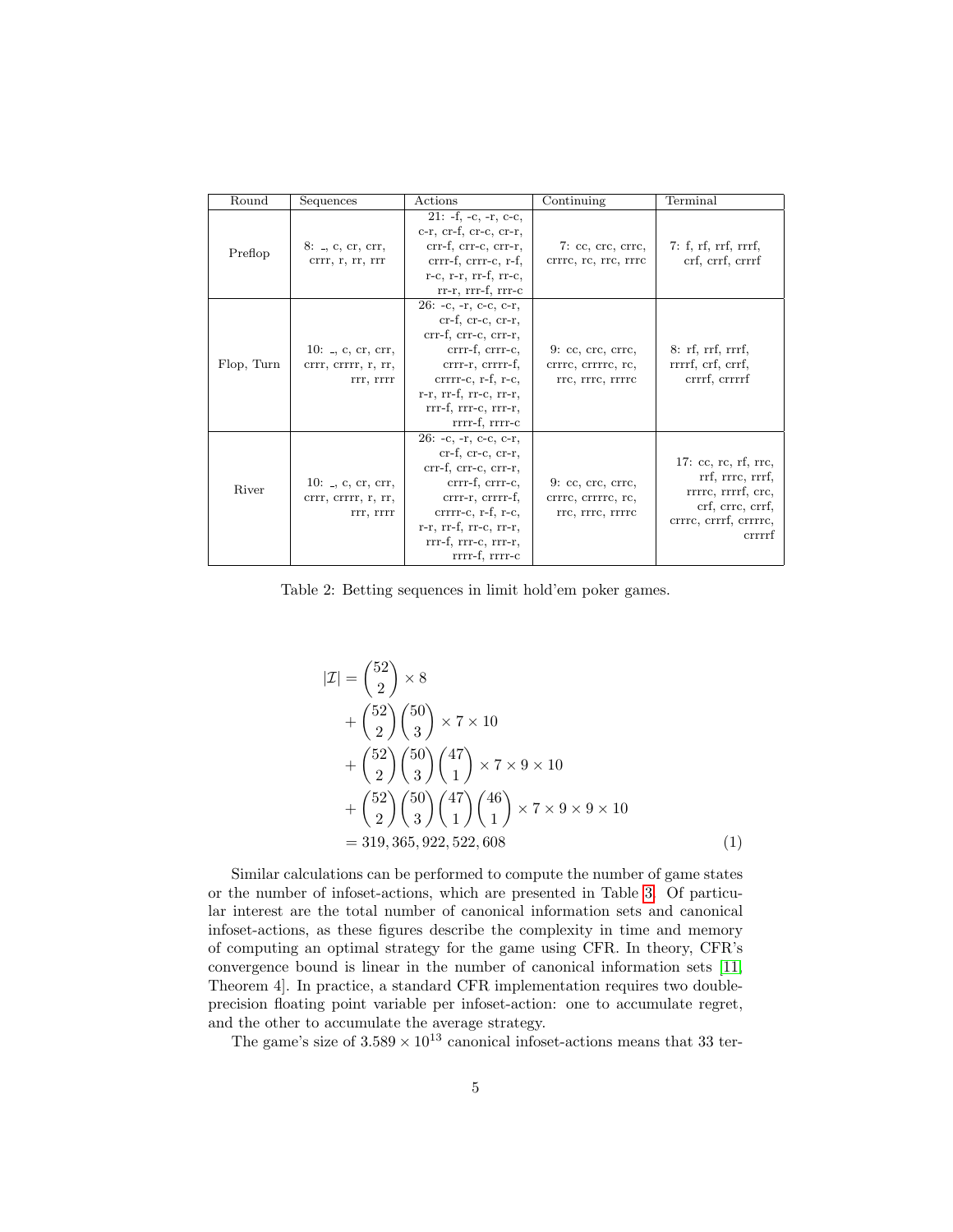<span id="page-5-1"></span>

|                | Round   | Sequences     | Sequence-Actions | Continuing                     | Terminal                  |
|----------------|---------|---------------|------------------|--------------------------------|---------------------------|
|                | Preflop | 8             | 21               |                                |                           |
| <b>Betting</b> | Flop    | 70            | 182              | 63                             | 56                        |
| Sequences      | Turn    | 630           | 1638             | 567                            | 504                       |
|                | River   | 5670          | 14742            | 0                              | 9639                      |
|                | Total   | 6378          | 16583            |                                | 10206                     |
|                | Round   | Infosets      | Infoset-Actions  | Continuing                     | $\operatorname{Terminal}$ |
|                | Preflop | 1352          | 3549             | 1183                           | 1183                      |
| One-Player     | Flop    | 9.008e7       | 2.342e8          | 8.107e7                        | 7.206e7                   |
| Canonical      | Turn    | 3.477e10      | 9.040e10         | 3.129e10                       | 2.781e10                  |
|                | River   | 1.377e13      | 3.580e13         | $\Omega$                       | 2.341e13                  |
|                | Total   | 1.380e13      | 3.589e13         |                                | 2.343e13                  |
|                | Round   | Infosets      | Infoset-Actions  | Continuing                     | Terminal                  |
|                | Preflop | 10608         | 27846            | 9282                           | 9282                      |
|                | Flop    | 1.819e9       | 4.730e9          | 1.637e9                        | 1.455e9                   |
| One-Sided      | Turn    | 7.696e11      | 2.001e12         | 6.926e11                       | 6.156e11                  |
|                | River   | 3.186e14      | 8.283e14         | 0                              | 5.416e14                  |
|                | Total   | 3.194e14      | 8.304e14         |                                | 5.422e14                  |
|                | Round   | <b>States</b> | State-Actions    | $\overline{\text{Continuing}}$ | Terminal                  |
|                | Preflop | 1.299e7       | 3.411e7          | 1.137e7                        | 1.137e7                   |
| Two-           | Flop    | 1.967e12      | 5.113e12         | 1.770e12                       | 1.573e12                  |
| Player         | Turn    | 7.965e14      | 2.071e15         | 7.168e14                       | 6.372e14                  |
|                | River   | 3.154e17      | 8.201e17         | $\Omega$                       | 5.362e17                  |
|                | Total   | 3.162e17      | 8.221e17         |                                | 5.368e17                  |

Table 3: Game size figures for heads-up limit Texas hold'em.

abytes of disk (using one byte per infoset-action) would be required to store a behavioral strategy, and CFR would require 523 terabytes of RAM (two 8-byte doubles per infoset-action) to solve the game precisely. While this makes the exact, lossless computation intractable with conventional hardware, it is at least conceivable that such a computation will be possible in time with hardware advances. Additionally, the size of the game is sufficiently small that unabstracted best response computations have recently become possible [\[8\]](#page-14-5), and significant progress is being made towards closely approximating an optimal strategy while using state-space abstraction techniques [\[6\]](#page-14-1).

## <span id="page-5-0"></span>3 Measuring large no-limit games

We now turn to the problem of measuring the size of large two-player no-limit poker games. Unlike the limit poker game discussed in Section [2,](#page-2-0) no-limit poker presents additional challenges that prevent us from using a single, simple expression as in Equation [1.](#page-4-1) The difficulty is that the possible betting sequences available in each round depend on the betting sequence taken in earlier rounds; furthermore, there can be an enormous number of betting sequences leading to the start of the final round, precluding the approach of simply enumerating them.

The heads-up no-limit poker games played in the ACPC are parameterized by two variables: the stack size that each player has at the start of the game,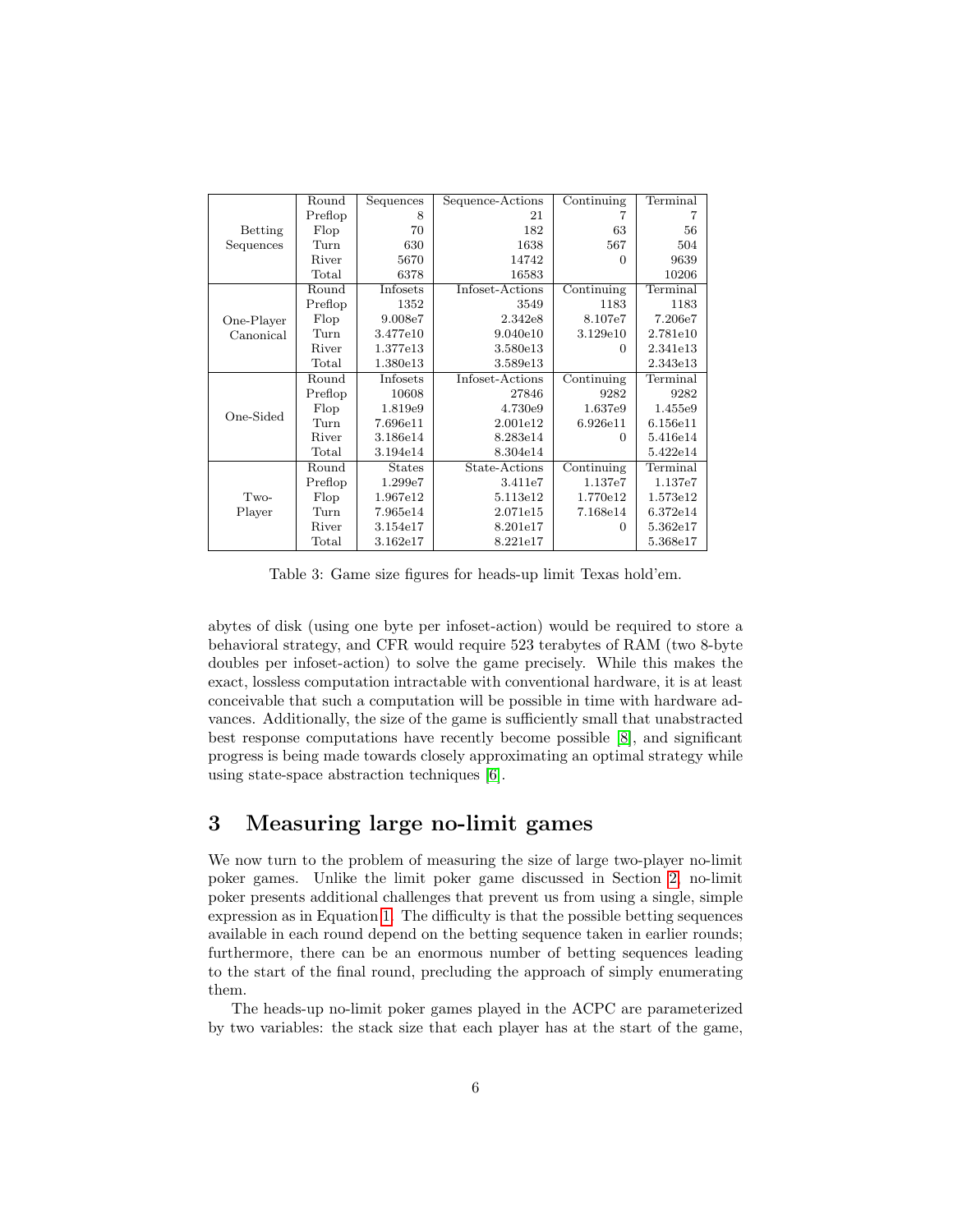and the value of the big blind, with the small blind being set equal to half of a big blind. Each of these variables is measured in dollars, and the stack size is typically a multiple of the big blind. Unlike in limit Texas hold'em, where each player can only fold, call, or raise a predetermined amount at each decision, no-limit poker allows for a large number of actions. Each player may fold, call, or bet any whole dollar amount in a range from a min-bet to all of their remaining chips. The size of a min-bet is context-dependent: if a bet has not yet been placed in the current round then a min-bet is defined as equal to the big blind; otherwise, it is equal to the size of the previous bet after calling any outstanding bet. This means that bets cannot decrease in size during a round. One exception is that a player is always allowed to bet all of their remaining chips, even if this is smaller than a min-bet. Once the players have each bet all of their chips  $(i.e.,$  they are **all-in**), their only legal actions are to call for the remaining rounds until the game is over. When we present the size of no-limit games, we do not include these trivial information sets or their forced actions.

At any decision point, the actions available to the players depend on the betting history in the game so far: not only on the actions take in the current round, as in limit poker, but on the actions in earlier rounds, as these earlier actions determine the remaining money that the players can use to bet with. Walking the betting tree of large no-limit games is intractable, as the games are simply far too large. However, there is still structure to the betting that can be exploited for the purposes of counting the possible states in the game without explicitly walking the tree. We highlight two critical properties that make this computation possible. First, a player's legal actions at any decision depend on only three factors: the amount of money they have remaining, the size of the bet that they are facing, and if a check is legal  $(i.e.,$  if it is the first action in a round). Within one betting round, any two decision points that are identical in these three factors will have the same legal actions and the same betting subtrees for the remainder of the game, regardless of other aspects of their history. Second, each of these factors only increases or decreases during a round. A player's stack size only decreases as they make bets or call an opponent's bets. The bet being faced is zero at the start of a round (or if the opponent has checked), and can only remain the same or increase during a round. Finally, a check is only allowed as the first action of a round.

These observations mean that we do not have to walk the entire game in order to count the decision points. Instead of considering each betting history independently, we will instead consider the relatively small number of possible configurations of round, stack-size, bet-faced, and check-allowed, and do so one round at a time, starting from the start of the game. We will incrementally compute the number of action histories that reach each of these configurations by using dynamic programming. This involves a base case and an inductive step. The base case is simple: there is one way to reach the start of the game, at which the first player has a full stack minus a small blind, is facing a bet equal to the big blind minus the small blind, and a check is allowed. Next is the inductive step: if we know that there are  $n$  action sequences that reach a given configuration, then for each legal action at that configuration, we can add another n ways to reach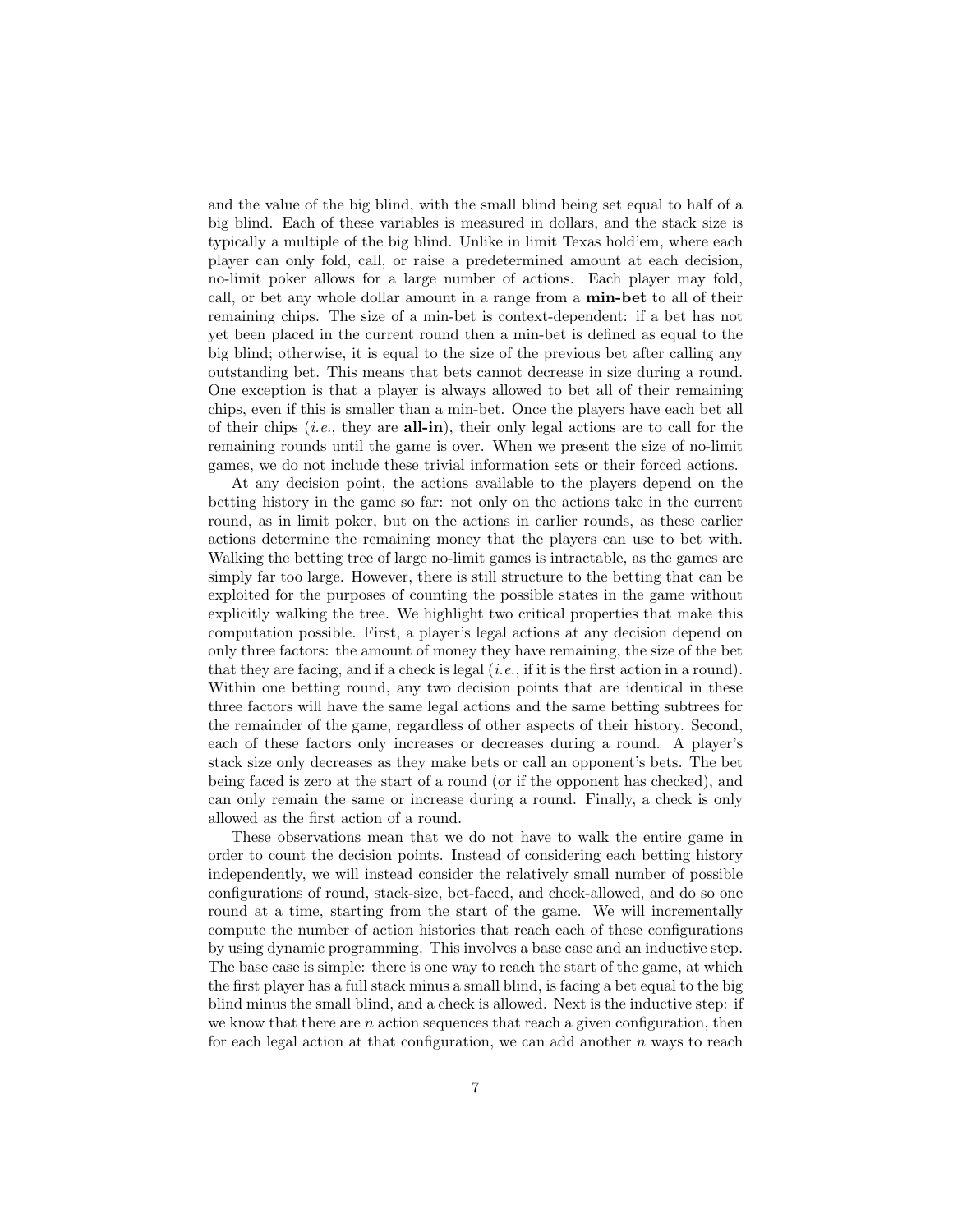the subsequent configurations. Due to the second property, that each of the round, stack-size, bet-faced and check-allowed factors only increase or decrease, we can update the configurations in a particular order such that applying the inductive step to a configuration only increases the number of ways to reach configurations that we have not yet examined. For each round in increasing order, we visit all configurations where checks are allowed first, followed by those where a call ends the round. Within each of these sets, we update configurations in order from largest stacks remaining to smallest. Within each subset, we update configurations in order from smallest bets faced to largest. Since all actions taken from a configuration only update the number of ways to reach configurations later in the ordering, only a single traversal is required in order to update all configurations.

When updating each configuration, we can increment counters for each round that track the number of action sequences that lead to a decision by a player and the total number of infoset-actions. After traversing the set of configurations over all of the rounds, the resulting values can be multiplied by the branching factor due to the chance events for presented earlier in Table [1](#page-3-0) to find the size of each round. Adding these values across each round produces the overall size of the game in terms of game states, information sets, infoset-actions, and canonical information sets and canonical infoset-actions.

In practice, this algorithm is straightforward to implement and has reasonable memory and time requirements. The main memory cost is that of allocating one variable to each configuration of stack-size and bet-faced, which can simply be done using a two-dimensional array. This array can be reused on each round if we also allocate a one-dimensional array indexed by stack size to track the possible ways to reach the next round. The type of each of these variables should be chosen with caution, as for nontrivial no-limit poker games, they will quickly surpass the maximum value of a 64-bit unsigned integer. Double-precision floating point variables may be used, but of course result in floating point inaccuracy and cannot provide a precise count. Instead, an arbitrary precision integer library can be used so that each variable stores a precise integer count. In our results and in the implementation accompanying this technical report, we used the GNU Multiple Precision Arithmetic Library (GMP) [\[1\]](#page-14-6) for this purpose.

The final consideration of the algorithm is its space and time complexity. As described above, we need only to store a single variable for each of a relatively small number of configurations. To compute the size of the largest ACPC no-limit game, played from 2010 to the present, approximately 400 million variables were required (20000 possible stack sizes times 20000 possible bets faced). Using double-precision floating point variables requires less than 3 gigabytes of RAM; using the GMP library's mpz t variables requires six gigabytes at startup, and additional memory during the computation as some variables increase and have to allocate more memory. In terms of time, only a single traversal of the configurations is required, which is essentially four nested for() loops over the rounds, stack sizes, bets faced, and (to update each configuration) the legal actions. Measuring the size of the 2007-2008 and 2009 ACPC no-limit games, described below, took 47 seconds and 32 seconds respectively. Measuring the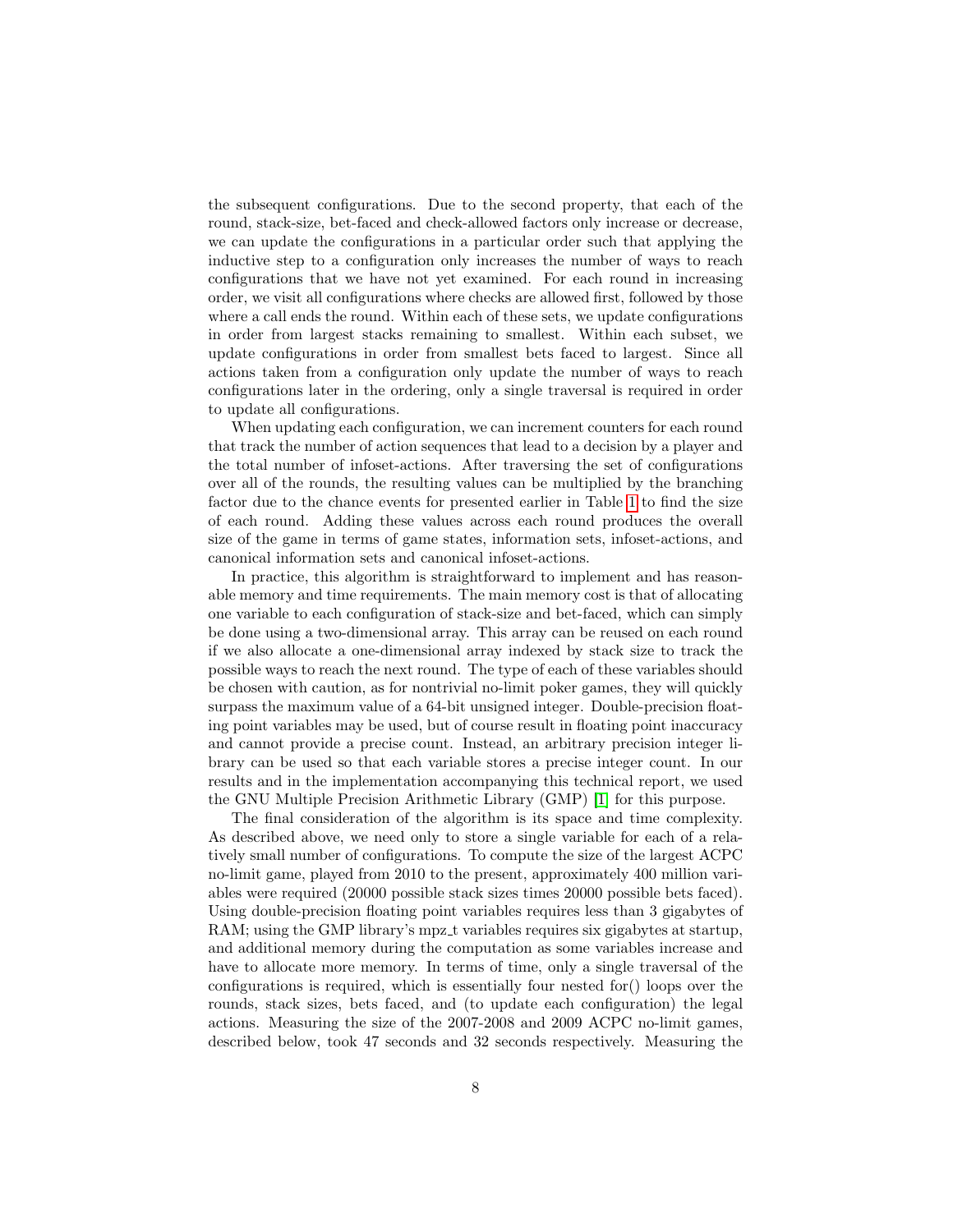significantly larger 2010-Present ACPC game took nearly two days.

We have released an open source (BSD-licensed) implementation of the algorithm to accompany this technical report. It can be found online at either of the following locations:

- [http://webdocs.cs.ualberta.ca/~johanson/publications/poker/201](http://webdocs.cs.ualberta.ca/~johanson/publications/poker/2013-techreport-nl-size/2013-techreport-nl-size.html)3 [techreport-nl-size/2013-techreport-nl-size.html](http://webdocs.cs.ualberta.ca/~johanson/publications/poker/2013-techreport-nl-size/2013-techreport-nl-size.html)
- [http://webdocs.cs.ualberta.ca/~games/poker/count\\_nl\\_infosets.](http://webdocs.cs.ualberta.ca/~games/poker/count_nl_infosets.html) [html](http://webdocs.cs.ualberta.ca/~games/poker/count_nl_infosets.html)

## <span id="page-8-0"></span>4 Sizes of no-limit poker games

Having described the algorithm used to measure the size of the games, we can now present our main result: the size of the three no-limit games played in the ACPC since 2007, in terms of game states, information sets, infoset-actions, and canonical information sets and canonical infoset-actions. We will briefly describe each game and its size, and also present the amount of memory required to store a behavioral strategy and to compute an optimal strategy using CFR. For each game, we will present a table listing the count for each round in scientific notation, and the overall sizes as precise integers; if exact counts of intermediate variables are required, the accompanying implementation outputs precise values.

Note that in the tables below, the 'Sequences', 'Infosets' and 'States' columns show the total number of *nontrivial* situations, where the player has more than one legal action. Namely, it does not count the forced moves after the players are both all-in and must check and call for the remainder of the game as the public cards are dealt. Likewise, the 'Actions' columns do not include these forced actions.

#### 4.1 2007-2008: \$1-\$2 with \$1000 (500-blind) stacks

In 2007, the ACPC introduced its first no-limit poker game, which used a small blind and big blind of \$1 and \$2 respectively and \$1000 (500-blind) stacks. This was intentionally chosen to be a large, "deep-stack" game, as humans typically consider 100-blind stacks to be a normal size. Gilpin et al. had previously estimated this game to have  $10^{71}$  game states, quite close to its actual size of  $7.16 \times 10^{75}$  game states. Note that the first round alone, without considering any card information, has more action sequences than the full four-round game of heads-up limit Texas hold'em has game states.

Precise counts:

- Game states: 7 159 379 256 300 503 000 014 733 539 416 250 494 206 634 292 391 071 646 899 171 132 778 113 414 200
- Information Sets: 7 231 696 218 395 692 677 395 045 408 177 846 358 424 267 196 938 605 536 692 771 479 904 913 016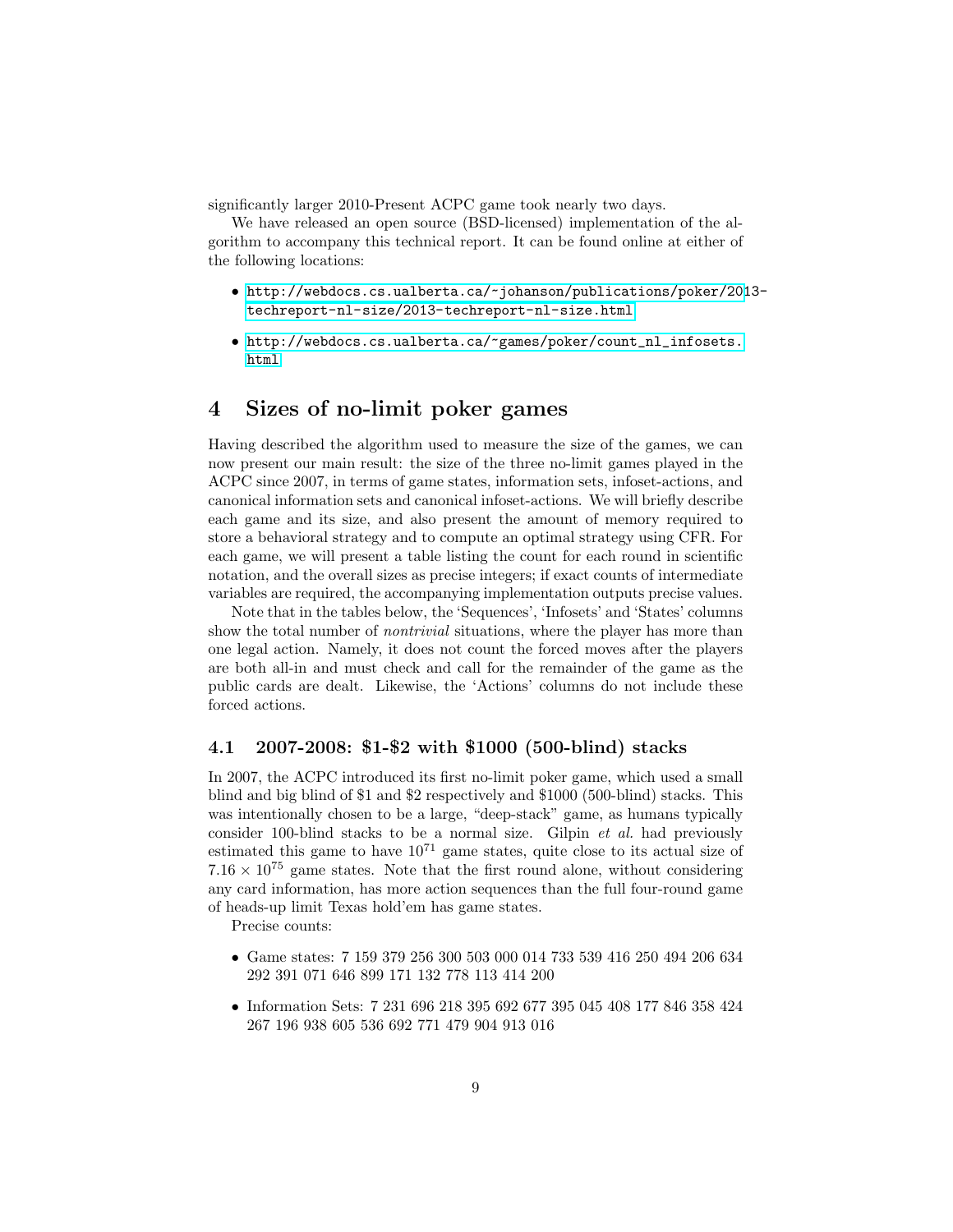|           | Round          | Sequences     | Actions    | Continuing | Terminal   |
|-----------|----------------|---------------|------------|------------|------------|
|           | Preflop        | 8.54665e31    | 2.564e32   | 8.54665e31 | 8.54665e31 |
| Betting   | Flop           | 4.66162e44    | 1.39849e45 | 4.66162e44 | 4.66162e44 |
| Sequences | Turn           | 1.61489e54    | 4.84467e54 | 1.61489e54 | 1.61489e54 |
|           | River          | 1.28702e62    | 3.86106e62 | 0          | 2.57404e62 |
|           | Total          | 1.28702e62    | 3.86106e62 |            | 2.57404e62 |
|           | Round          | Infosets      | Actions    | Continuing | Terminal   |
|           | Preflop        | 1.44438e34    | 4.33315e34 | 1.44438e34 | 1.44438e34 |
| One-Sided | Flop           | 5.99853e50    | 1.79956e51 | 5.99853e50 | 5.99853e50 |
| Canonical | Turn           | 8.91266e61    | 2.6738e62  | 8.91266e61 | 8.91266e61 |
|           | River          | 3.12525e71    | 9.37575e71 | $\Omega$   | 6.2505e71  |
|           | Total          | 3.12525e71    | 9.37575e71 |            | 6.2505e71  |
|           | Round          | Infosets      | Actions    | Continuing | Terminal   |
|           | Preflop        | 1.13329e35    | 3.39986e35 | 1.13329e35 | 1.13329e35 |
|           | Flop           | 1.21154e52    | 3.63461e52 | 1.21154e52 | 1.21154e52 |
| One-Sided | Turn           | 1.97261e63    | 5.91782e63 | 1.97261e63 | 1.97261e63 |
|           | River          | 7.2317e72     | 2.16951e73 | 0          | 1.44634e73 |
|           | Total          | 7.2317e72     | 2.16951e73 |            | 1.44634e73 |
|           | Round          | <b>States</b> | Actions    | Continuing | Terminal   |
|           | Preflop        | 1.38828e38    | 4.16483e38 | 1.38828e38 | 1.38828e38 |
|           | Flop           | 1.30967e55    | 3.92901e55 | 1.30967e55 | 1.30967e55 |
| Two-Sided | Turn           | 2.04165e66    | 6.12494e66 | 2.04165e66 | 2.04165e66 |
|           | River          | 7.15938e75    | 2.14781e76 | $\Omega$   | 1.43188e76 |
|           | $_{\rm Total}$ | 7.15938e75    | 2.14781e76 |            | 1.43188e76 |

Table 4: Information Set and Game State counts for the 2007-2008 ACPC nolimit game, \$1-\$2 No-Limit Texas Hold'em with \$1000 (500-blind) stacks.

• Canonical Infoset-Actions: 937 575 457 443 070 937 268 150 407 671 117 224 976 700 640 913 137 221 641 272 121 424 098 561

Solving this game using a standard CFR implementation (2 double-precision floats per canonical infoset-action) would require 12 408 707 859 239 112 772 721 938 772 275 407 031 368 328 229 870  $(1.241 \times 10^{49})$  yottabytes of RAM.

#### 4.2 2009: \$1-\$2 with \$400 (200-blind) stacks

In 2009, the ACPC switched its no-limit game to a game with a smaller stack size. This had two effects. First, it was closer to what humans would consider a deep-stack no-limit game. Second, reducing the stack size resulted in a significantly smaller game which required slightly less action abstraction.

Precise counts:

- Game states: 1 375 203 442 350 500 983 963 565 602 824 903 351 778 252 845 259 200
- Information Sets: 1 389 094 358 906 842 392 181 537 788 403 345 780 331 801 813 952
- Canonical Infoset-Actions: 180 091 019 297 791 288 982 204 479 657 796 281 550 065 385 037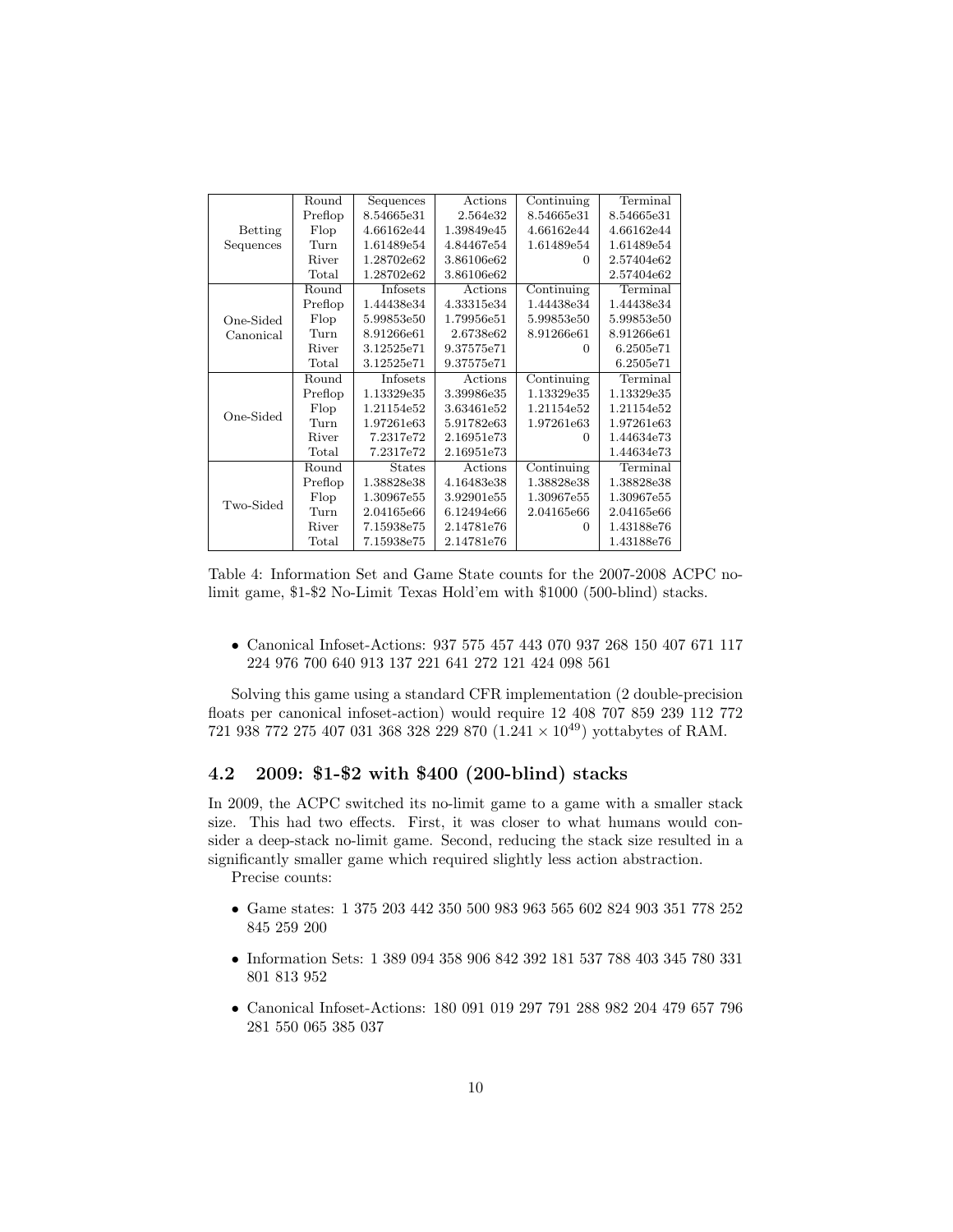|           | Round          | Sequences     | Actions    | Continuing | Terminal   |
|-----------|----------------|---------------|------------|------------|------------|
|           | Preflop        | 2.23569e19    | 6.70708e19 | 2.23569e19 | 2.23569e19 |
| Betting   | Flop           | 9.91129e26    | 2.97339e27 | 9.91129e26 | 9.91129e26 |
| Sequences | Turn           | 4.9179e32     | 1.47537e33 | 4.9179e32  | 4.91789e32 |
|           | River          | 2.47216e37    | 7.41638e37 | 0          | 4.94427e37 |
|           | $_{\rm Total}$ | 2.47221e37    | 7.41652e37 |            | 4.94432e37 |
|           | Round          | Infosets      | Actions    | Continuing | Terminal   |
|           | Preflop        | 3.77832e21    | 1.1335e22  | 3.77832e21 | 3.77832e21 |
| One-Sided | Flop           | 1.27538e33    | 3.82613e33 | 1.27538e33 | 1.27538e33 |
| Canonical | Turn           | 2.71422e40    | 8.14264e40 | 2.71422e40 | 2.71421e40 |
|           | River          | 6.00311e46    | 1.80091e47 | $\Omega$   | 1.20061e47 |
|           | $_{\rm Total}$ | 6.00311e46    | 1.80091e47 |            | 1.20061e47 |
|           | Round          | Infosets      | Actions    | Continuing | Terminal   |
|           | Preflop        | 2.96453e22    | 8.89359e22 | 2.96453e22 | 2.96453e22 |
|           | Flop           | 2.5759e34     | 7.72771e34 | 2.5759e34  | 2.5759e34  |
| One-Sided | Turn           | 6.00727e41    | 1.80218e42 | 6.00727e41 | 6.00726e41 |
|           | River          | 1.38909e48    | 4.16723e48 | $\Omega$   | 2.77816e48 |
|           | Total          | 1.38909e48    | 4.16723e48 |            | 2.77816e48 |
|           | Round          | <b>States</b> | Actions    | Continuing | Terminal   |
|           | Preflop        | 3.63155e25    | 1.08946e26 | 3.63155e25 | 3.63155e25 |
|           | Flop           | 2.78455e37    | 8.35366e37 | 2.78455e37 | 2.78455e37 |
| Two-Sided | Turn           | 6.21753e44    | 1.86526e45 | 6.21753e44 | 6.21751e44 |
|           | River          | 1.3752e51     | 4.12555e51 | $\Omega$   | 2.75038e51 |
|           | $_{\rm Total}$ | 1.3752e51     | 4.12555e51 |            | 2.75038e51 |

Table 5: Information Set and Game State counts for the 2009 ACPC no-limit game, \$1-\$2 No-Limit Texas Hold'em with \$4000 (200-blind) stacks.

Solving this game using a standard CFR implementation (2 double-precision floats per canonical infoset-action) would require 2 383 484 794 528 738 021 376 773  $(2.383 \times 10^{24})$  yottabytes of RAM.

#### 4.3 2010-Present: \$50-\$100 with \$20000 (200-blind) stacks

Finally, we move to the large game currently played in the ACPC. In 2010, the ACPC competitors chose to "inflate" the game by increasing the size of the blinds and the stack, while keeping the ratio between the blinds and the stack the same. Since players can bet any dollar integer amount between a min-bet and their remaining stack, this dramatically increased the size of the game: instead of having at most 500 or 200 betting options, they now had up to 20000. The resulting game is by far the largest no-limit variant of the three.

Precise counts:

- Game states: 631 143 875 439 997 536 762 421 500 982 349 491 523 134 755 009 560 867 161 754 754 138 543 071 866 492 234 040 692 467 854 187 671 526 019 435 023 155 654 264 055 463 548 134 458 792 123 919 483 147 215 176 128 484 600
- Information Sets: 637 519 066 101 007 550 690 301 496 238 244 324 920 475 418 719 042 634 144 396 116 764 136 550 474 559 674 075 887 513 367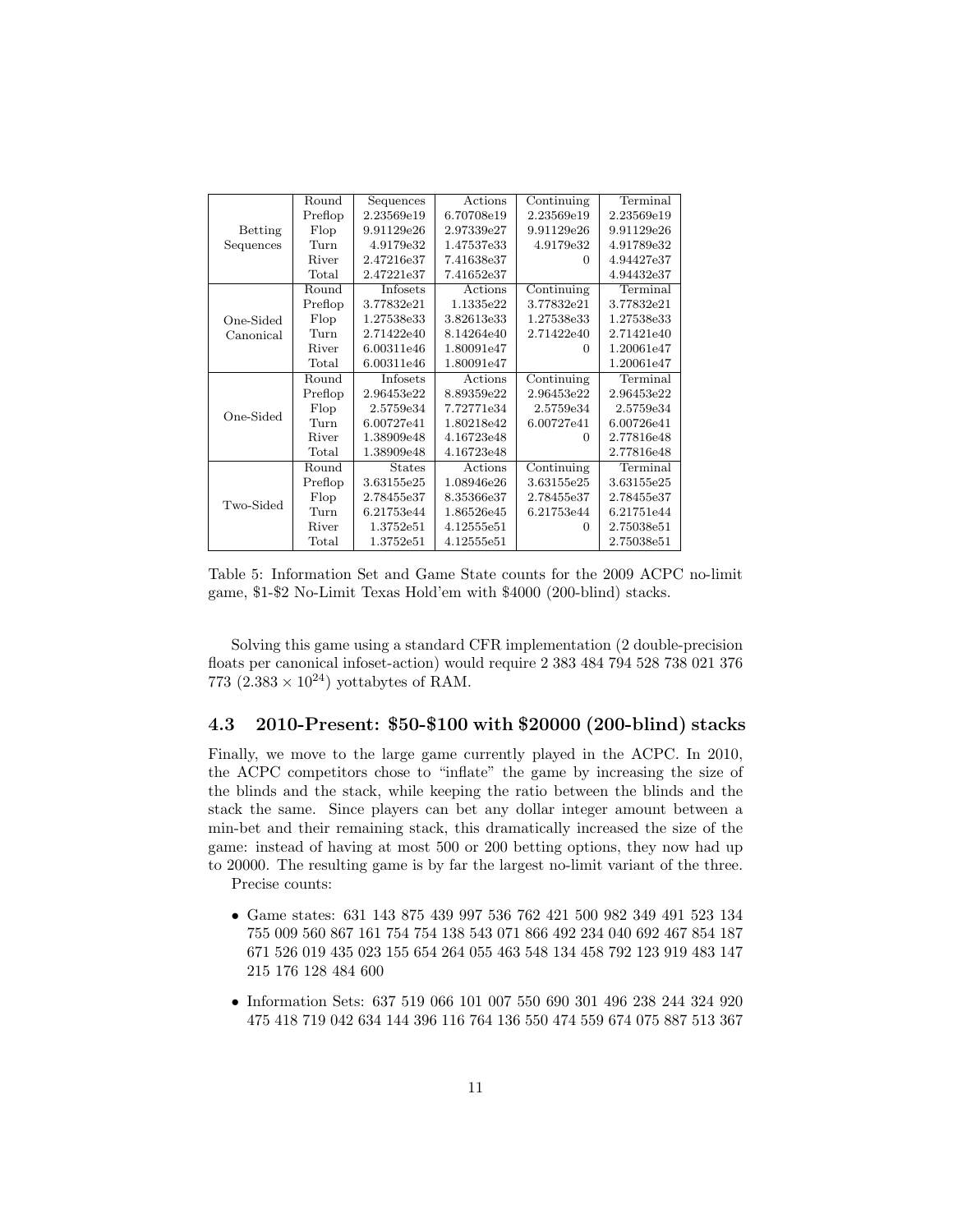|                | Round   | Sequences     | Actions     | Continuing  | Terminal    |
|----------------|---------|---------------|-------------|-------------|-------------|
|                | Preflop | 2.05342e95    | 6.16026e95  | 2.05342e95  | 2.05342e95  |
| <b>Betting</b> | Flop    | 1.01693e121   | 3.05079e121 | 1.01693e121 | 1.01693e121 |
| Sequences      | Turn    | 1.12027e138   | 3.36081e138 | 1.12027e138 | 1.12027e138 |
|                | River   | 1.13459e151   | 3.40376e151 | $\Omega$    | 2.26917e151 |
|                | Total   | 1.13459e151   | 3.40376e151 |             | 2.26917e151 |
|                | Round   | Infosets      | Actions     | Continuing  | Terminal    |
|                | Preflop | 3.47028e97    | 1.04108e98  | 3.47028e97  | 3.47028e97  |
| One-Sided      | Flop    | 1.30858e127   | 3.92574e127 | 1.30858e127 | 1.30858e127 |
| Canonical      | Turn    | 6.18283e145   | 1.85485e146 | 6.18283e145 | 6.18283e145 |
|                | River   | 2.7551e160    | 8.26531e160 | 0           | 5.51021e160 |
|                | Total   | 2.7551e160    | 8.26531e160 |             | 5.51021e160 |
|                | Round   | Infosets      | Actions     | Continuing  | Terminal    |
|                | Preflop | 2.72284e98    | 8.16851e98  | 2.72284e98  | 2.72284e98  |
|                | Flop    | 2.64296e128   | 7.92889e128 | 2.64296e128 | 2.64296e128 |
| One-Sided      | Turn    | 1.36842e147   | 4.10527e147 | 1.36842e147 | 1.36842e147 |
|                | River   | 6.37519e161   | 1.91256e162 | 0           | 1.27504e162 |
|                | Total   | 6.37519e161   | 1.91256e162 |             | 1.27504e162 |
|                | Round   | <b>States</b> | Actions     | Continuing  | Terminal    |
|                | Preflop | 3.33547e101   | 1.00064e102 | 3.33547e101 | 3.33547e101 |
| Two-Sided      | Flop    | 2.85704e131   | 8.57113e131 | 2.85704e131 | 2.85704e131 |
|                | Turn    | 1.41632e150   | 4.24895e150 | 1.41632e150 | 1.41632e150 |
|                | River   | 6.31144e164   | 1.89343e165 | 0           | 1.26229e165 |
|                | Total   | 6.31144e164   | 1.89343e165 |             | 1.26229e165 |

Table 6: Information Set and Game State counts for 2010-Present ACPC nolimit game, \$50-\$100 No-Limit Texas Hold'em with \$20000 (200-blind) stacks.

166 011 522 983 983 431 697 050 644 965 107 911 879 207 553 424 525 286 198 175 080 441 144

• Canonical Infoset-Actions: 82 653 117 189 901 827 068 203 416 669 319 641 326 155 549 963 289 335 994 852 924 537 125 934 134 924 844 970 514 122 385 645 557 438 192 782 454 335 992 412 716 935 898 684 703 899 327 697 523 295 834 972 572 001

Solving this game using a standard CFR implementation (2 double-precision floats per canonical infoset-action) would require 1 093 904 897 704 962 796 073 602 182 381 684 993 342 477 620 192 821 835 370 553 460 959 511 144 423 474 321 165 844 409 860 820 294 170 754 032 777 335 927 196 407 795 204 128 259 033  $(1.094 \times 10^{138})$  yottabytes of RAM.

## 5 Discussion

While heads-up limit is sufficiently small that the suboptimality of strategies can now be evaluated conveniently [\[8\]](#page-14-5) and close approximations to an optimal strategy are becoming possible [\[6\]](#page-14-1), the situation in the no-limit ACPC events appears bleak. Even the smallest of the three no-limit variants is far larger than heads-up limit. This is simply a reality of the domain: the game is intrinsically far more complex, and presents additional challenges for state-space abstraction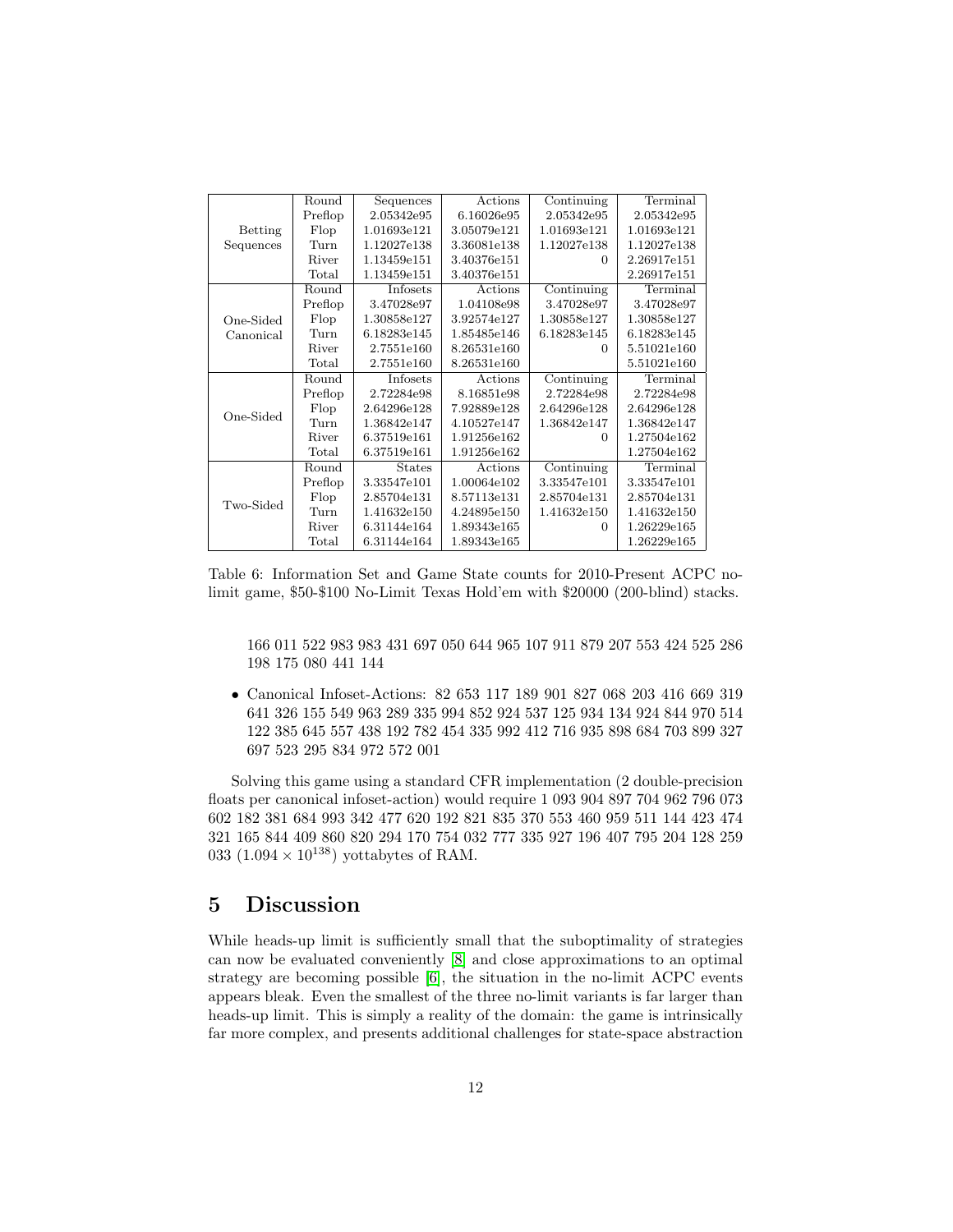research. In particular, the no-limit games emphasize the critical importance of research into action abstraction and translation techniques, in which the game is simplified by merging clusters of similar betting actions together. In practice, there is likely to be little benefit to an agent's ability to differentiate a \$101 bet from a \$99 bet out of a \$20,000 stack, as opposed to simply using a \$100 bet for both cases.

In order to make meaningful and measurable progress on abstraction and translation techniques, it would be useful to have an analogue to our ability in heads-up limit to evaluate a computer agent's suboptimality in the unabstracted game. Specifically, we would like to find or create a no-limit game which has three properties:

- Unabstracted best response computations are tractable and convenient, so that the worst-case performance of strategies with abstracted betting (and possibly unabstracted cards) can be evaluated. This allows us to evaluate our abstraction and translation techniques in isolation from other factors.
- Unabstracted equilibrium computations are tractable and convenient. This would allow us to compute an optimal strategy for the game, and measure its in-game performance against agents that use betting abstraction.
- Strategic elements similar to that of no-limit Texas hold'em. As much as possible, we would prefer our game to have similar card elements and betting structure to the game played in the competition. This means that when possible, we would prefer a game with multiple rounds, a fullsized (or at least large) deck, 5-card poker hands, and stack sizes large enough that simple jam/fold techniques are not effective [\[9\]](#page-15-3). Agents that abstract the actions in a straightforward way (such as fold-call-pot-allin, for example) will ideally be demonstrated to be highly exploitable, so that an improvement can be distinguished with additional research on action abstraction techniques.

The first property is a strict requirement: for the game to be useful, we need to be able to precisely evaluate agents in the full, unabstracted game. The second property would be very convenient: if unabstracted equilibria can be closely approximated, then it allows for the meaningful in-game performance comparisons that we will be forced to use in the full-scale no-limit Texas hold'em domain. We will likely have to be flexible on the final property. It likely will not be possible to find a four-round game with a full deck and large stack sizes that remains both tractable and interesting; instead, we will have to simplify the game in some way. As motivation, we can consider the [2-1], [2-4], and [3-1] parameterized limit hold'em games recently proposed by Johanson et al. [\[7\]](#page-14-7), in which the number of rounds and maximum number of bets per round, respectively, are varied to produce smaller games. In the no-limit domain, the equivalent parameterization is a [r-\$s] game, where r is the number of rounds and \$s is the stack size.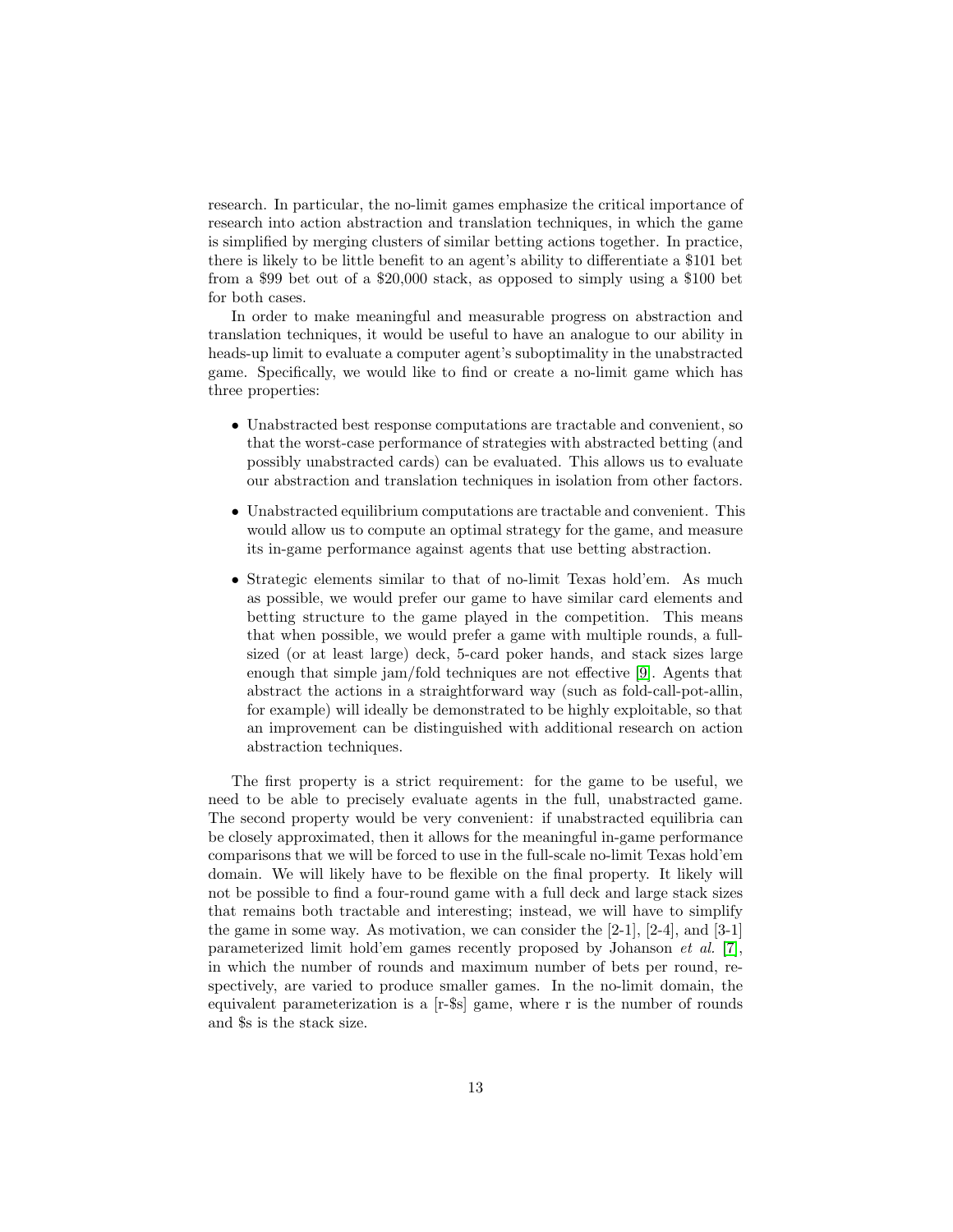## 6 2-\$20 \$1-\$2 no-limit royal hold'em: a testbed game for future abstraction research

As a final contribution of this technical report, we would like to propose one such small no-limit game that may have the properties that we desire from a new common research testbed game: [2-\$20] \$1-\$2 no-limit royal hold'em. Royal hold'em is a variant of Texas hold'em played with a 20-card deck containing only the Ten through Ace of each of four suits. [2-\$20] refers to a 2-round game, with a \$20 stack. As in Texas hold'em, preflop begins with each player receiving two private cards, and the flop begins with three public cards. The size of this game is presented below in Table [7.](#page-13-0)

<span id="page-13-0"></span>

|           | Round   | Sequences       | Actions    | Continuing | Terminal   |
|-----------|---------|-----------------|------------|------------|------------|
| Betting   | Preflop | 1188            | 3561       | 1187       | 1187       |
| Sequences | Flop    | 19996           | 57616      | 0          | 38807      |
|           | Total   | 21184           | 61177      |            | 39994      |
|           | Round   | <b>Infosets</b> | Actions    | Continuing | Terminal   |
| One-Sided | Preflop | 29700           | 89025      | 29675      | 29675      |
| Canonical | Flop    | 1.55169e08      | 4.471e08   | $\Omega$   | 3.01142e08 |
|           | Total   | 1.55199e08      | 4.47189e08 |            | 3.01172e08 |
|           | Round   | <b>Infosets</b> | Actions    | Continuing | Terminal   |
|           | Preflop | 225720          | 676590     | 225530     | 225530     |
| One-Sided | Flop    | 3.10018e09      | 8.93278e09 | 0          | 6.01664e09 |
|           | Total   | 3.10041e09      | 8.93346e09 |            | 6.01686e09 |
|           | Round   | <b>States</b>   | Actions    | Continuing | Terminal   |
|           | Preflop | 3.45352e07      | 1.03518e08 | 3.45061e07 | 3.45061e07 |
| Two-Sided | Flop    | 3.25519e11      | 9.37942e11 | $\Omega$   | 6.31747e11 |
|           | Total   | 3.25553e11      | 9.37942e11 |            | 6.31781e11 |

Table 7: Information Set and Game State counts for [2-\$20] \$1-\$2 no-limit royal hold'em.

This game is small enough that CFR would only require 7 gigabytes of RAM, making it tractable on consumer-grade computers, and a common testbed domain that can be shared by all ACPC competitors. While it is tempting to consider larger games that would require 256 gigabytes of RAM to solve, this would make the game intractable to all but the largest academic research groups competing in the ACPC. The number of game states in this game is significantly smaller than that of heads-up limit Texas hold'em, and so real game best response computations should be no slower and likely will be considerably faster. It remains to be shown whether or not this game is sufficiently "interesting", by which we mean that simple jam-fold strategies and heavily abstracted agents would ideally be both exploitable by a best response and lose to an unabstracted equilibrium. If simple strategies are effective in the game, then more complex games involving a larger stack size may have to be considered, balanced against the exponentially growing memory requirement.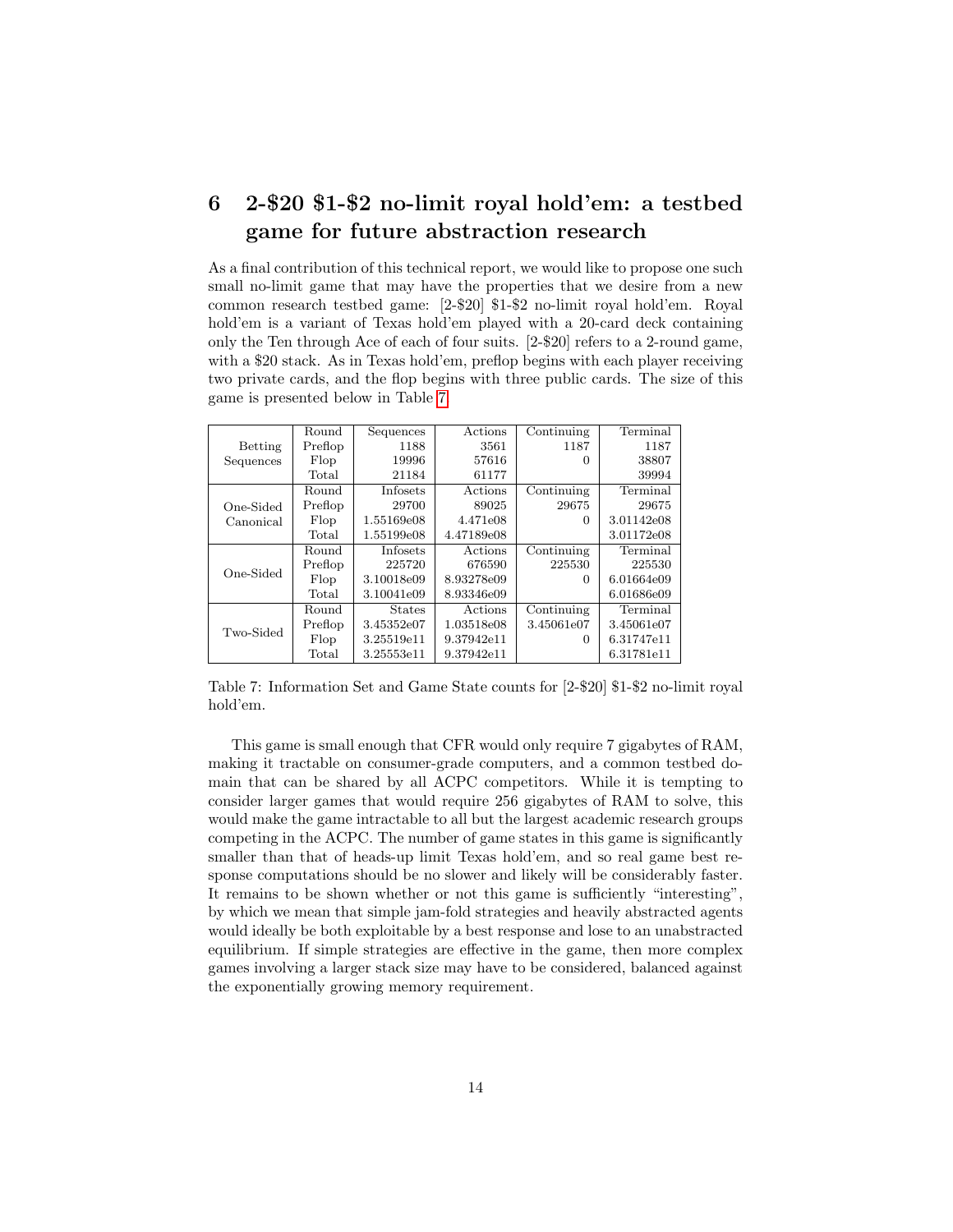## 7 Conclusion

Heads-up no-limit Texas hold'em poker has become a significant research domain since the introduction of a no-limit poker event in the Annual Computer Poker Competition in 2007. However, even the simple measurement of the size of the game in terms of game states, information sets, and actions has proved difficult, and previously could only be estimated. In this technical report, we presented an algorithm that can efficiently and exactly compute the size of the ACPC no-limit poker games without requiring exhaustive game tree traversals. We presented the size of the three no-limit poker variants played in the ACPC since 2007, and discussed the need for a small testbed domain that would help motivate state-space abstraction research into these very large domains.

## References

- <span id="page-14-6"></span>[1] The GNU Multiple Precision Arithmetic Library. <http://gmplib.org/>.
- <span id="page-14-0"></span>[2] N. Bard. The Annual Computer Poker Competition webpage. [http://](http://www.computerpokercompetition.org/) [www.computerpokercompetition.org/](http://www.computerpokercompetition.org/), 2010.
- <span id="page-14-3"></span>[3] D. Billings, N. Burch, A. Davidson, R. Holte, J. Schaeffer, T. Schauenberg, and D. Szafron. Approximating game-theoretic optimal strategies for fullscale poker. In International Joint Conference on Artificial Intelligence, pages 661–668, 2003.
- <span id="page-14-4"></span>[4] A. Gilpin, S. Hoda, J. Peña, and T. Sandholm. Gradient-based algorithms for finding nash equilibria in extensive form games. In Proceedings of the Eighteenth International Conference on Game Theory, 2007.
- <span id="page-14-2"></span>[5] A. Gilpin, T. Sandholm, and T. B. Sørensen. A heads-up no-limit texas holdem poker player: Discretized betting models and automatically generated equilibrium-finding programs. In Proceedings of the Seventh International Conference on Autonomous Agents and Multiagent Systems (AA-MAS 2008), 2008.
- <span id="page-14-1"></span>[6] M. Johanson, N. Bard, N. Burch, and M. Bowling. Finding optimal abstract strategies in extensive-form games. In AAAI, 2012.
- <span id="page-14-7"></span>[7] M. Johanson, N. Bard, M. Lanctot, R. Gibson, and M. Bowling. Efficient nash equilibrium approximation through monte carlo counterfactual regret minimization. In Eleventh International Conference on Autonomous Agents and Multiagent Systems (AAMAS). International Foundation for Autonomous Agents and Multiagent Systems, 2012. To appear.
- <span id="page-14-5"></span>[8] M. Johanson, K. Waugh, M. Bowling, and M. Zinkevich. Accelerating best response calculation in large extensive games. In Proceedings of the Twenty-Second International Joint Conference on Artificial Intelligence (IJCAI), pages 258–265. AAAI Press, 2011.